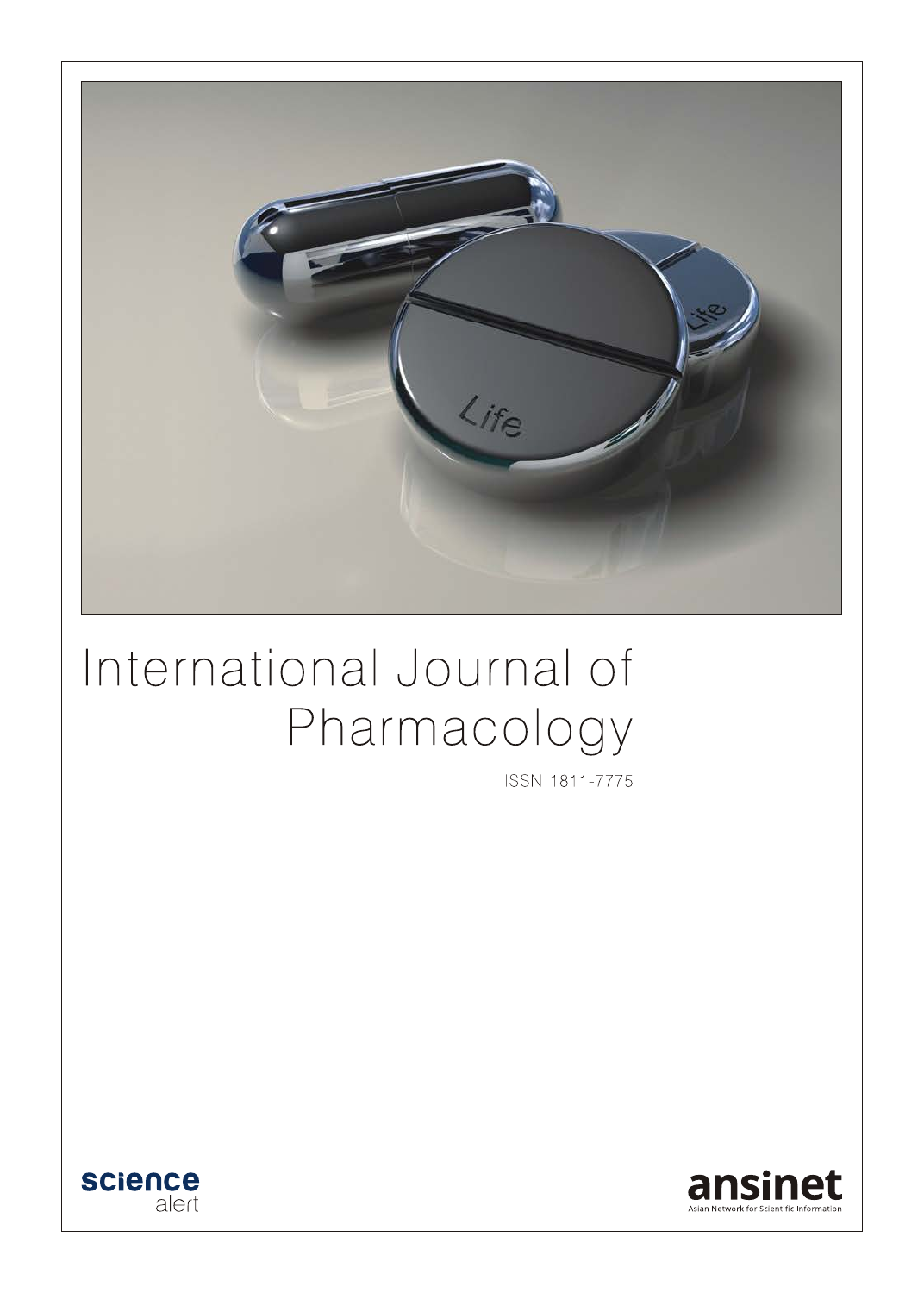#### **OPEN ACCESS International Journal of Pharmacology**

ISSN 1811-7775 DOI: 10.3923/ijp.2017.516.528



## **Research Article Hepatoprotective Effect of Rutin Against Oxidative Stress of Isoniazid in Albino Rats**

 $^{\rm 1}$ Osama Abdel-Ghaffar,  $^{\rm 2}$ Salwa Thabet Mahmoud,  $^{\rm 3}$ Azza Ali Said and  $^{\rm 2}$ Fatma Abdel-Azeem Youssef Sanad

1 Division of Physiology, Department of Zoology, Faculty of Science, Cairo University, Giza, Egypt 2 National Organization for Drug Control and Research (NODCAR), Agouza, Giza, Egypt 3 Division of Physiology, Department of Zoology, Faculty of Science, Fayoum University, Fayoum, Egypt

### Abstract

**Background and Objective:** Isoniazid (INH) still represents a first-line drug for the treatment and prophylaxis of tuberculosis but different adverse reactions frequently develop in patients administered this drug. Rutin is a common dietary flavonoid consumed in fruits, vegetables and plant-derived beverages. Rutin showed in different reports anti-inflammatory and antioxidative properties. The aim of this study was to evaluate the antioxidative activity of rutin against the INH-induced hepatic toxicity using certain physiological criteria corroborated with a histopathological study of the liver. Materials and Methods: Eighty male albino rats were randomly divided into 4 groups: Control, INH-treated, (rutin+INH)-treated and rutin-treated groups. The INH and rutin were orally administered at dose levels of 54 and 40 mg kg<sup>-1</sup> b.wt., respectively, daily for 4 weeks. Liver function markers were determined in serum in addition to the hepatic malondialdehyde (MDA) and glutathione (GSH) concentrations and superoxide dismutase (SOD) activity. These were supported with a histopathological study of the liver. Statistical analysis was carried out using t-test and analysis of variance (ANOVA). Results: Serum albumin concentration was reduced in INH-treated rats while the level of serum globulin was increased. So, serum albumin/globulin(A/G) ratio was significantly reduced (p<0.05). The activities of serum aspartate and alanine aminotransferases (ASAT and ALAT) and alkaline phosphatase (ALP) were significantly elevated(p<0.05) in association with INH administration being indicative to the liver affection. The endogenous antioxidant system showed a decrease in the hepatic GSH content and SOD activity concurrent with elevated liver MDA concentration. The administration of rutin 1 h prior to the INH treatment resulted in the amelioration of these alterations suggesting a hepatoprotective role of rutin. The administration of rutin alone did not alter the studied parameters. The histopathological part supported the biochemical study by ensuring alteration of liver structure and infiltration of leukocytes to the hepatic tissue in INH-treated rats and the amelioration of these alterations because of the pretreatment with rutin. Conclusion: This study revealed that INH at a high therapeutic dose level could induce a hepatic injury but the co-administration of rutin could ameliorate this effect via its antioxidative activity.

Key words: Anti-TB drugs, isoniazid-induced hepatotoxicity, oxidative stress, reactive metabolites, flavonoid benefits, rutin antioxidative effect

Received: March 16, 2017 **Accepted: May 17, 2017** Published: July 15, 2017

Citation: Osama Abdel-Ghaffar, Salwa Thabet Mahmoud, Azza Ali Said and Fatma Abdel-Azeem Youssef Sanad, 2017. Hepatoprotective effect of rutin against oxidative stress of isoniazid in albino rats. Int. J. Pharmacol., 13: 516-528.

Corresponding Author: Azza Ali Said, Division of Physiology, Department of Zoology, Faculty of Science, Fayoum University, Fayoum, Egypt Tel: +201142821987

Copyright: © 2017 Osama Abdel-Ghaffar et al. This is an open access article distributed under the terms of the creative commons attribution License, which permits unrestricted use, distribution and reproduction in any medium, provided the original author and source are credited.

Competing Interest: The authors have declared that no competing interest exists.

Data Availability: All relevant data are within the paper and its supporting information files.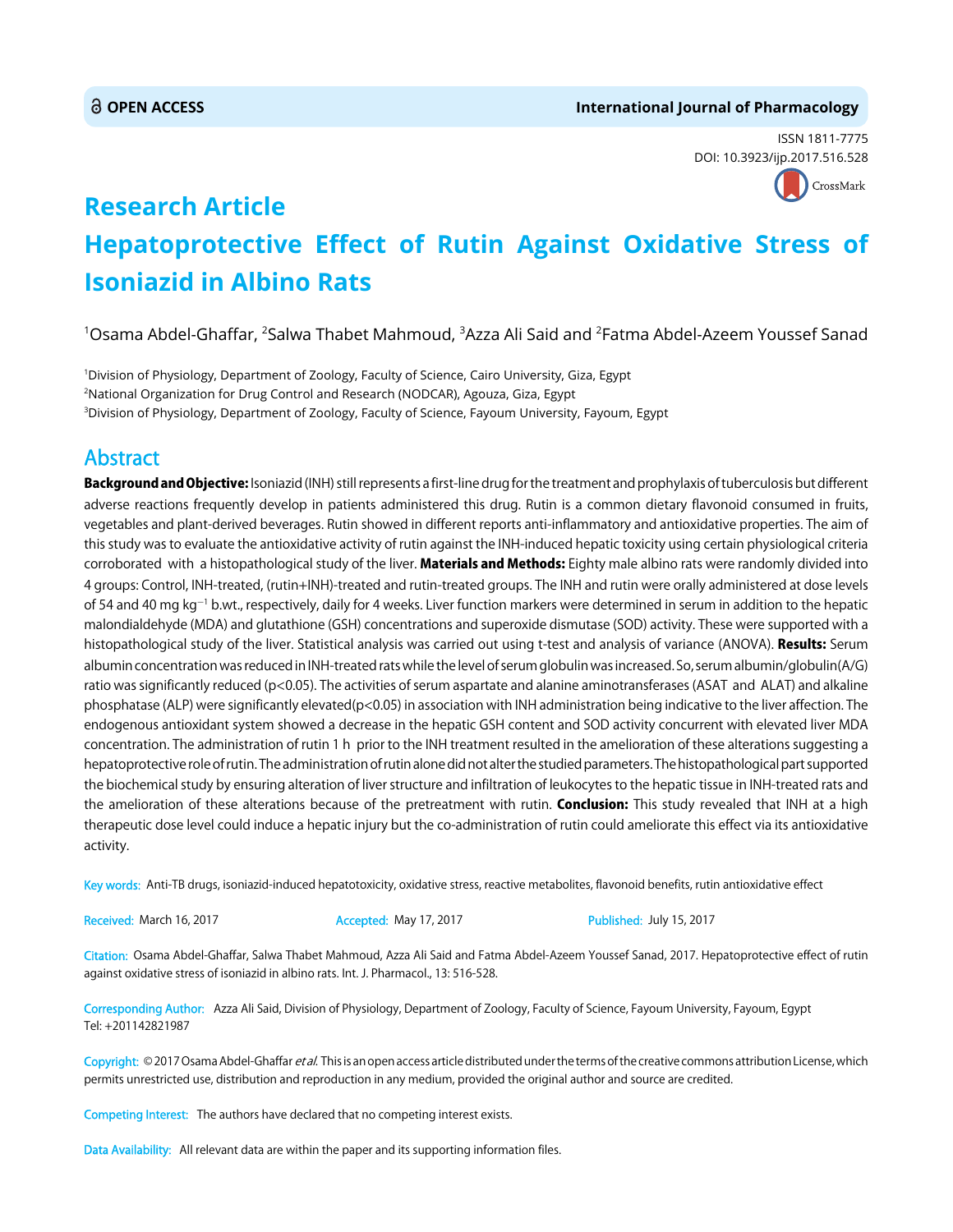#### INTRODUCTION

During the last few decades, attention of scientists has been directed towards the attribution of different diseases<sup>1,2</sup> and xenobiotic-induced toxicity or adverse reactions<sup>3,4</sup> to oxidative stress induced by reactive intermediates. Reactive intermediates may be free radicals or act as radical generators5 . The free radical is a molecule having an unshared electron, in its outer orbit, which is usually designated by a dot<sup>6</sup>. Reactive Oxygen Species (ROS) can play physiological roles in signal transduction but in excess can contribute to the mechanisms of diseases<sup>7</sup>.

Anti-tuberculosis (anti-TB) drugs have been reported to be associated with a significant number of adverse reactions that can cause significant morbidity, prolonged hospital stay and even death<sup>8</sup>. Among these adverse reactions is hepatotoxicity9,10. Although isoniazid (isonicotinic acid hydrazide, INH) is considered one of the most important first-line anti-TB drugs<sup>11,12</sup>, it unfortunately was associated with different adverse reactions<sup>13</sup>. The INH-induced side effects include pneumonitis<sup>14</sup>, neuropathy<sup>15</sup> and systemic lupus erythematosus<sup>16</sup>. Yet, the most serious adverse reaction of isoniazid was hepatotoxicity<sup>17</sup>. The INH metabolites that are capable of generating free radicals<sup>18</sup> were found to account for the INH-induced hepatotoxicity<sup>19,20</sup>. So as the INH-induced adverse reactions seemed as a consequence of oxidative stress, it may be necessary to suggest an antioxidative agent to abolish or at least ameliorate this effect.

Rutin is a common dietary flavonoid consumed in fruits, vegetables and plant-derived beverages<sup>21</sup>. It belongs to a class of flavonoids called flavonols<sup>22</sup>. It has been reported to have anti-inflammatory<sup>23,24</sup> and antioxidative activities<sup>25,26</sup>.

In view of the aforementioned reports about the adverse reactions of INH induced by the oxidative stress and the anti-inflammatory and antioxidative activities of rutin, the present work was suggested. Actually, it is not necessary that any antioxidative agent could succeed in prevention of the adverse reactions of a certain drug. Yet as far as we are aware, the present study, when was suggested, could be preliminary specifically in determination of the INH-rutin couple interaction. The objective of this study was to assess the possible protective role of rutin against the adverse reactions or oxidative stress induced by INH at a dose level, equivalent to a high therapeutic dose used for humans, throughout four weeks of daily administration to rats. Furthermore, the possibility of the occurrence of any adverse reactions which could be induced by rutin administration was

taken into account by evaluating its administration alone. In order to achieve these objectives, some biochemical parameters related to liver function, lipid peroxidation and endogenous antioxidant system were suggested to be measured in male albino rats. In addition, a histopathological study on liver was suggested to confirm the biochemical study.

#### MATERIALS AND METHODS

This study was carried out, 2011-2012, in the labs of the National Organization for Drug Control and Research NODCAR, Agouza, Giza, Egypt.

**Experimental animals:** The animals chosen for the present study were male albino rats of the Sprague-Dawley strain (raised in the National Organization for Drug Control and Research, NODCAR, Agouza, Giza, Egypt). Their weights ranged between 170 and 220 g. They were housed in wire cages in a temperature-controlled room (22-25 $\degree$ C) and they were supplied *ad libitum* with rodent basal diet and water.

Chemicals: Isoniazid was the drug chosen in the present study as an anti-TB drug to study its adverse reactions. It was obtained as a highly purified powder from Sigma Chemical Co. (St. Louis, MO, USA) and it was suspended in 1% carboxymethyl cellulose (CMC). The INH was orally administered to rats daily for 4 weeks at a dose level of 54 mg  $kg^{-1}$  b.wt., which is equivalent to a high therapeutic dose (600 mg day<sup>-1</sup>) used in certain cases of patients suffering from TB<sup>27</sup> or TB plus Human Immunodeficiency Virus (HIV)<sup>28</sup>. This high dose is the double of the therapeutic dose  $(300 \text{ mg day}^{-1})$  recommended by WHO<sup>29</sup> for the treatment regimen of TB with other anti-TB drugs. The equivalent dose was calculated according to the body surface area ratio between rat and man<sup>30</sup>. Rutin was obtained as a pure powder from the Sigma Chemical Co. (St. Louis, MO, USA). It was suspended in 1% CMC and administered to the animals orally at a dose level of 40 mg kg<sup>-1</sup> b.wt., a dose tested in rats by other studies<sup>31,32</sup>.

**Experimental design:** Animals were randomly divided into 4 groups:

Control group: Representing animals orally administered the vehicle (1% CMC), daily for 4 weeks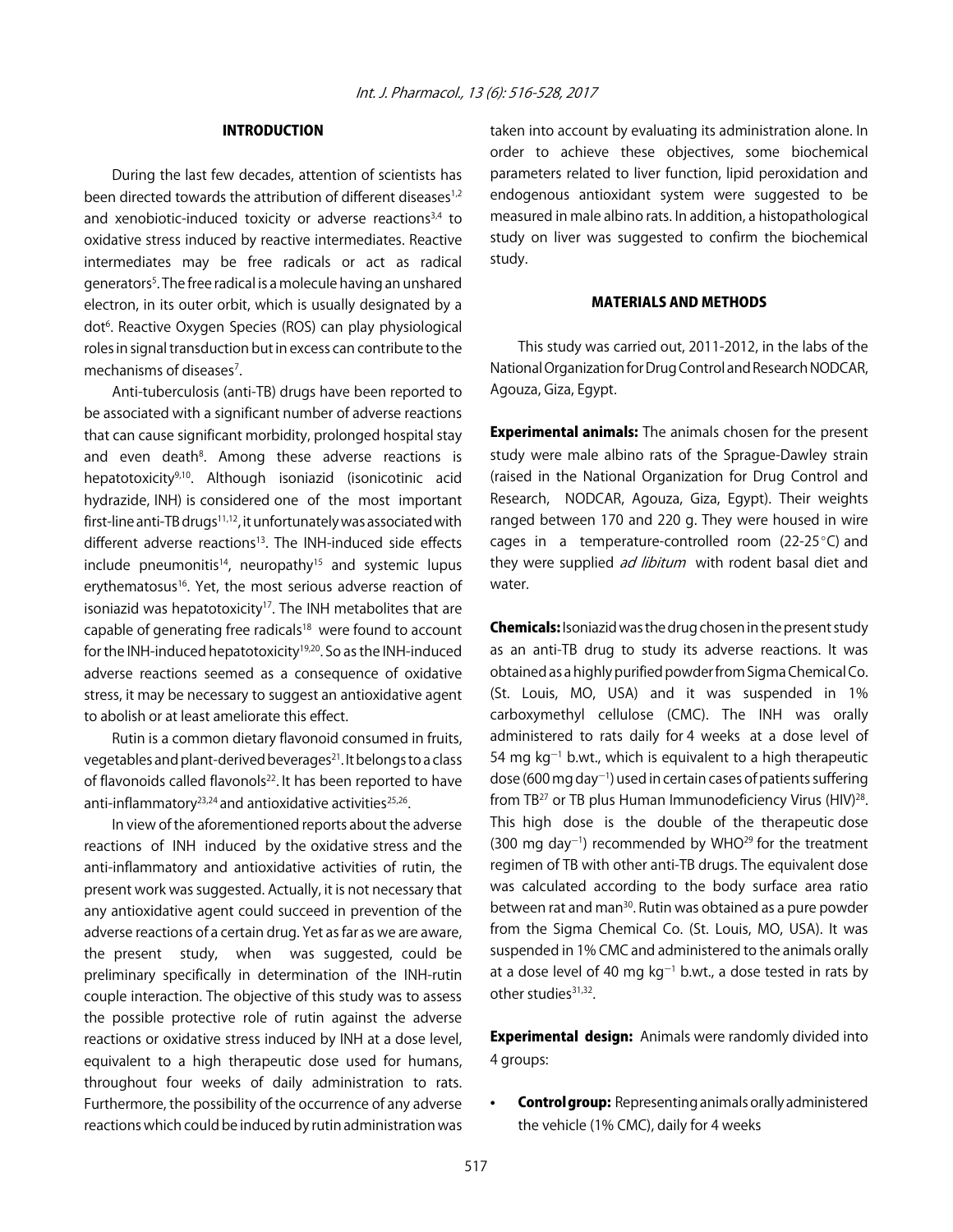- **INH-treated group:** Representing animals orally administered isoniazid at dose level of 54 mg  $\rm kg$ <sup>-1</sup> b.wt., daily for 4 weeks
- (Rutin+INH)-treated group: Representing animals administered rutin (40 mg  $kg^{-1}$  b.wt.) 1 h prior to the administration with INH (54 mg kg<sup>-1</sup> b.wt.), daily for 4 weeks
- **Rutin-treated group:** Representing animals orally administered rutin alone at dose level of 40 mg kg $^{-1}$  b.wt., daily for 4 weeks

Preparation of samples: Five animals were weekly taken out from each of the 4 groups and blood was drawn from the retro-orbital plexus of animals using capillary tubes<sup>33,34</sup>. Blood samples were collected and centrifuged at 3000 rpm for 20 min, where sera were separated and kept in vials to be used for the biochemical study. Liver samples were separated from the sacrificed animals to determine the concentrations of malondialdehyde (MDA) and reduced glutathione (GSH) and the activity of superoxide dismutase (SOD). Other liver pieces were fixed in 10% formalin solution in small glass bottles to be used for the histopathological study.

Biochemical assays: The concentrations of serum Total Protein (TP), albumin and globulin were determined using commercial reagent kits according to the methods adopted by Doumas *et al*.<sup>35,36</sup> and Oser<sup>37</sup>, respectively, using reagent kits. Aspartate aminotransferase (ASAT) and alanine aminotransferase (ALAT) activities were determined in the serum according to the methods described by Reitman and Frankel<sup>38</sup>. The activity of the serum alkaline phosphatase (ALP) was determined according to the kinetic method proposed by Hausamen et al.<sup>39</sup>. The concentrations of MDA and GSH and the activity of SOD were determined in the liver depending on the methods adopted by Uchiyama and Mihara<sup>40</sup>, Beutler *et al.*<sup>41</sup> and Marklund and Marklund<sup>42</sup>, respectively. Perkin-Elmer Lambda spectrophotometer was used for the determination of sample absorbance.

**Histopathological study:** The liver pieces were fixed in 10% formalin solution. They were embedded in paraffin wax and then sectioned. Five sections (5 µm thick) were taken from each tissue, each section being at a distance of at least 900 µm from the other one. Liver sections were stained with hematoxylin and eosin.

**Statistical analysis:** To reveal the effect of INH treatment, the data of INH-treated group were compared with those of vehicle-treated control group. To clarify the ameliorative effect of rutin, the data of the animal group treated with rutin prior to INH administration were compared with those of INH-treated group. To show the side effects of rutin, the data of rutin-treated group were compared with those of vehicletreated control group. Data are presented as Mean±Standard Error (M±SEM) of 5 animals. The levels of statistical significance ( $p$ <0.05,  $p$ <0.01 and  $p$ <0.001) of results were determined using *t*-test and one-way ANOVA according to the data analysis software of Microsoft Excel (version 14.0) and Campbell<sup>43</sup>.

#### RESULTS

**Biochemical study:** As regards the serum Total Protein (TP) (Fig. 1a), the mean values of its concentration did not significantly change in response to the treatment with INH or rutin, prior to INH or alone, throughout the 4 weeks experimental period. Yet, the mean values of the serum albumin concentration decreased significantly in INH-treated animal group at the 3rd ( $p$ <0.01) and 4th ( $p$ <0.05) weeks of treatment period (Fig. 1b). On the other hand, the mean values of serum globulin concentration (Fig. 1c) in INH-treated rats were significantly ( $p$ <0.05) higher than the corresponding values of the control group particularly at the 3rd and 4th weeks of experimental period. Regarding the albumin/globulin (A/G) ratio (Fig. 1d), the mean values recorded for the INH-treated rats were significantly lower than the corresponding values of controls at the 1st ( $p$ <0.05), 3rd and 4th (p<0.001) weeks of treatment period. In the animal group treated with rutin prior to INH, no significant change was recorded in the mean values of serum TP but the INH-induced decrease in serum albumin level and A/G ratio was significantly ameliorated at the 3rd and 4th weeks of experimentation. ANOVA revealed significant differences among animal groups in serum albumin and A/G ratio due to INH administration ( $F_{1,38}$ = 15.369 and 11.462, respectively) and pretreatment with rutin before INH ( $F_{1,38}$ = 13.294 and 6.324, respectively).

Concerning liver function assays, data obtained for INH-treated rats showed significant elevations in the activity mean values of ASAT (p<0.01) and ALAT (p<0.05) at the last time interval and at the 3rd (p< 0.001) and 4th (p<0.01) weeks in case of ALP (Fig. 2a, b, c, respectively). At the same time intervals, the INH-induced elevations in these enzymes were significantly alleviated (p<0.05) in animal group treated with rutin + INH. ANOVA test disclosed significant differences among animal groups in the activities of ASAT, ALAT and ALP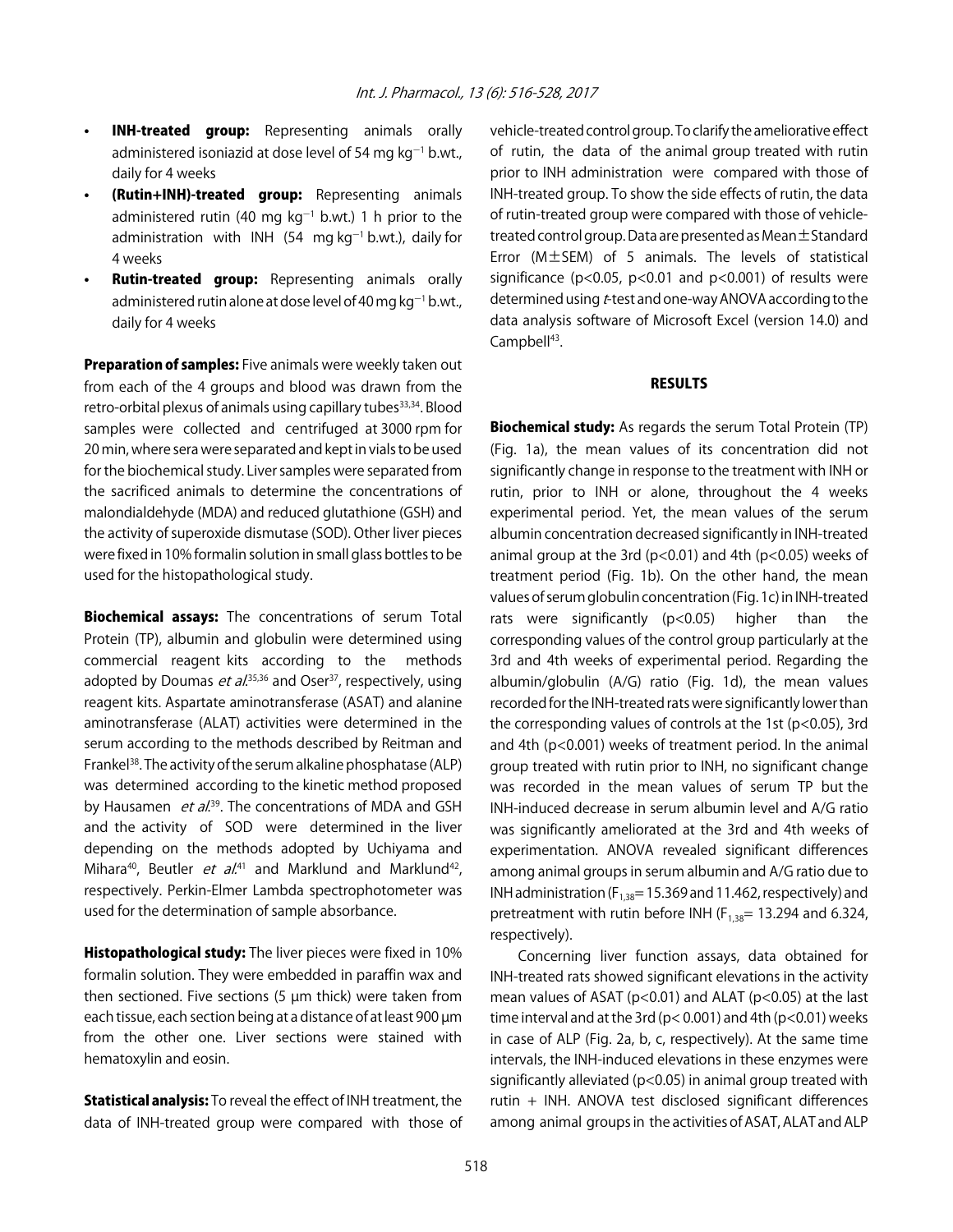

Fig. 1(a-d): Effect of daily oral administration of isoniazid (INH) (54 mg kg<sup>-1</sup> b.wt.) and rutin (40 mg kg<sup>-1</sup> b.wt.), 1 h prior to INH administration and alone, on the levels of (a) Serum total protein, (b) Albumin (c) Globulin and (d) Albumin/globulin ratio of male albino rats

Data are illustrated as mean±standard error (M±SEM) of five animals in each group. INH-treated and rutin-treated groups are compared with the control group while (rutin+INH)-treated group is compared with INH-treated group. \*Significant (p<0.05), \*\*Highly significant (p<0.01) and \*\*\*Very highly significant (p<0.001)

due to INH administration ( $F_{1,38}$  = 10.436, 4.722 and 7.922, respectively) and rutin treatment prior to INH ( $F_{1,38} = 4.351$ , 9.086 and 7.050, respectively).

With respect to the liver MDA (Fig. 3a), the mean values of its concentration were significantly elevated in the animal group treated with INH at the 1st (p<0.05), 2nd, 3rd and 4th (p<0.01) weeks of the treatment period. Yet, by the administration of rutin one hour prior to INH, the mean values of the liver MDA concentration were significantly (p<0.05) lower than the corresponding values of the INH-treated group at all time-intervals of the treatment duration. According to ANOVA, very highly significant variations (p<0.001) were recorded among animal groups as a result of the INH treatment ( $F_{1,38} = 53.282$ ) and the pretreatment with rutin before INH ( $F_{1,38} = 21.217$ ).

In the INH-treated rats, the mean values of hepatic GSH concentration showed a very highly significant reduction (p<0.001) at the 3rd and 4th weeks of treatment period but this reduction was significantly (p<0.01) ameliorated in rats treated with rutin prior to INH at the same time intervals (Fig. 3b). Also, the activity of SOD (Fig. 3c) showed a significant reduction in its mean values in INH-treated rats at the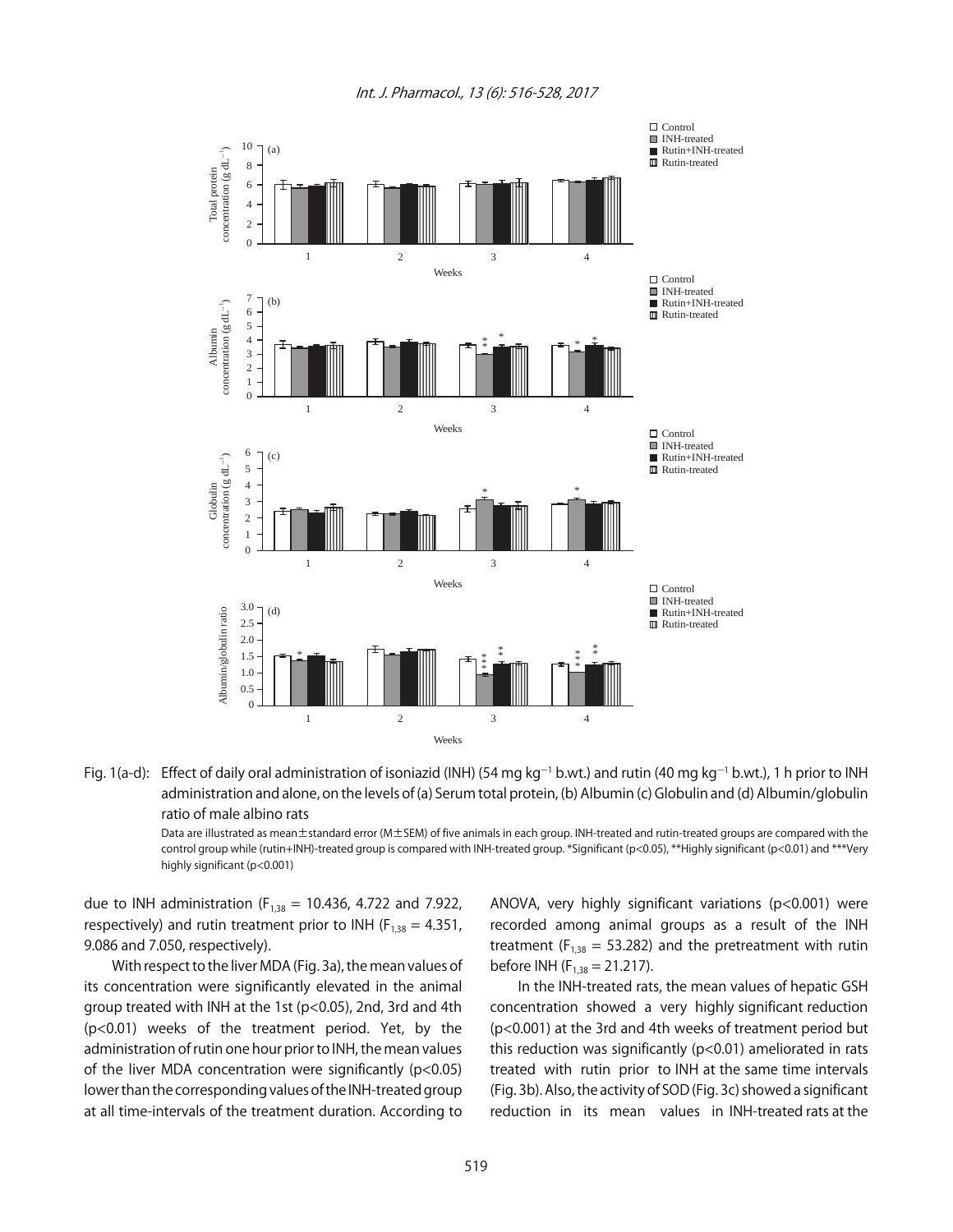

Fig. 2(a-c): Effect of daily oral administration of isoniazid (INH) (54 mg kg<sup>-1</sup> b.wt.) and rutin (40 mg kg<sup>-1</sup> b.wt.), 1 h prior to INH administration and alone, on the activities of (a) Serum aspartate aminotransferase (ASAT), (b) Alanine aminotransferase (ALAT) and (c) Alkaline phosphatase (ALP) of male albino rats

Data are illustrated as mean±standard error (M±SEM) of five animals in each group. INH-treated and rutin-treated groups are compared with the control group while (rutin+INH)-treated group is compared with INH-treated group. \*Significant (p<0.05), \*\*Highly significant (p<0.01) and \*\*\*Very highly significant (p<0.001)



Fig. 3(a-c): Continue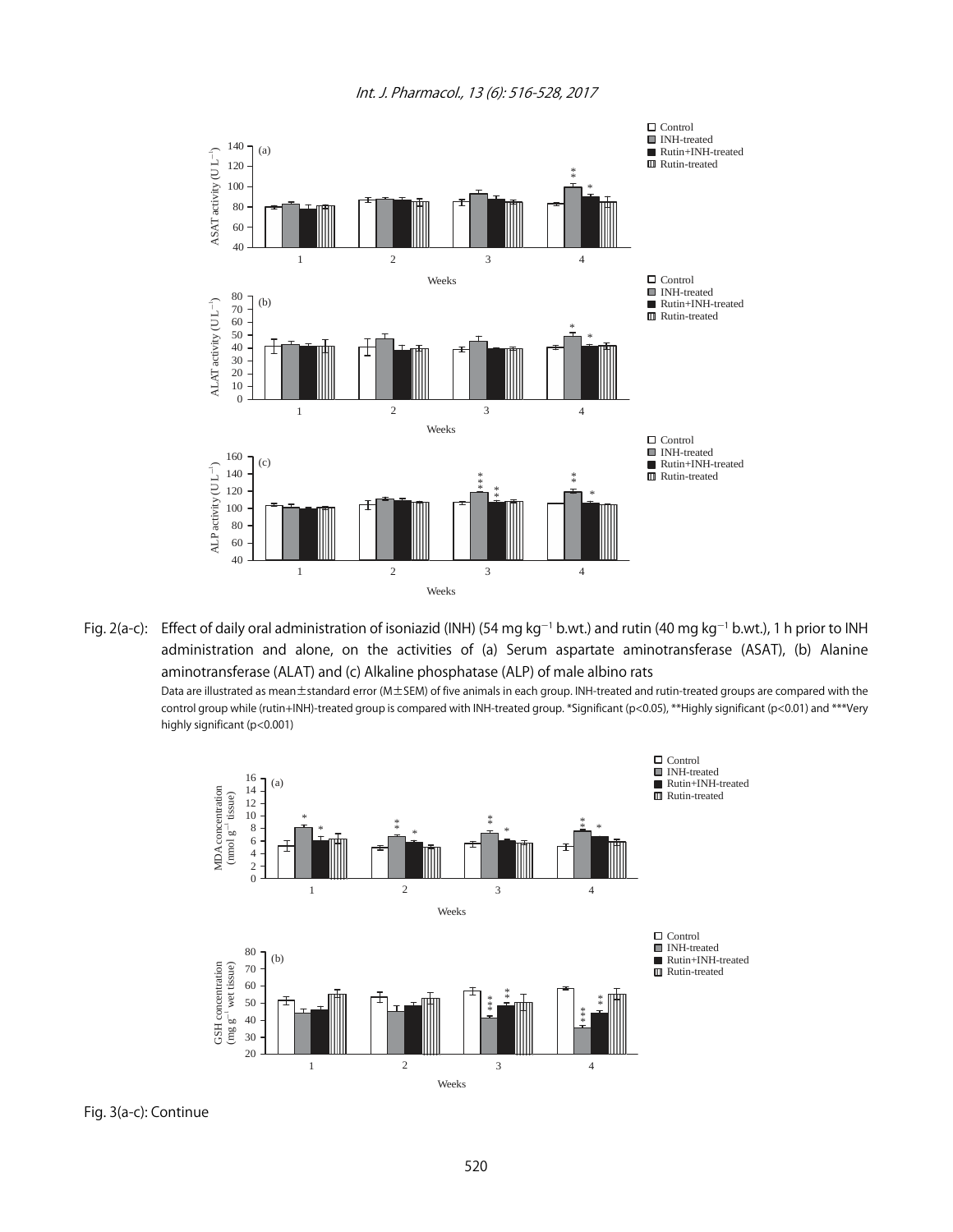

Fig. 3(a-c): Effect of daily oral administration of isoniazid (INH) (54 mg kg<sup>-1</sup> b.wt.) and rutin (40 mg kg<sup>-1</sup> b.wt.), 1 h prior to INH administration and alone, on the concentrations of (a) Liver malondialdehyde (MDA), (b) Glutathione (GSH) and (c) Activity of superoxide dismutase (SOD) of male albino rats

Data are illustrated as mean±standard error (M±SEM) of five animals in each group. INH-treated and rutin-treated groups are compared with the control group while (rutin+INH)-treated group is compared with INH-treated group. \*Significant (p<0.05), \*\*Highly significant (p<0.01) and \*\*\*Very highly significant (p<0.001)



Fig. 4(a-c): Liver sections of rats administered isoniazid (54 mg kg<sup>-1</sup> b. wt.) daily for one week showing (a) Fat vacuoles (arrows) in the cytoplasm of hepatocytes, (b) Infiltration of inflammatory mononuclear leukocytes (M) surrounding the congested central vein (CV) and (c) In between the bile duct (BD) and portal vein (PV) (Hematoxylin and eosin, Hx and E)

3rd (p<0.05) and 4th (p<0.001) weeks of administration. Nevertheless, in rats treated with rutin prior to the administration of INH, the mean values of SOD activity were significantly (p<0.001) higher than those of the animal group treated with INH alone at the 4th week of treatment period. ANOVA exhibited significant differences among animal groups in liver GSH concentration and SOD activity due to INH administration ( $F_{1,38}$  = 54.519 and 7.118, respectively) and rutin treatment before INH  $(F_{1,38} = 10.038$  and 6.429, respectively). In the animal group treated with rutin alone, no significant alteration was observed in any of the biochemical parameters studied.

Histopathological study: Regarding the INH-treated group, the liver sections obtained after one week of daily INH administration revealed a noticeable fatty change in the hepatocytes as intracytoplasmic vacuoles (Fig. 4a). This

change was associated with infiltration of mononuclear leukocytic inflammatory cells, surrounding the dilated and congested central vein (Fig. 4b). In the portal area, infiltration of a massive number of leukocytic inflammatory cells was detected (Fig. 4c). After 2 weeks of daily administration of isoniazid, severe dilatation and congestion were observed in the central vein as well as in the portal vein with a massive infiltration of inflammatory cells in the portal area (Fig. 5a, b). Three weeks after daily administration of INH, the fatty change was observed in the hepatocytes (Fig. 6a), while infiltration of mononuclear leukocytic inflammatory cells was noticed in the portal area (Fig. 6b) and in between the hepatocytes (Fig. 6c). After 4 weeks of INH administration, the fatty change was ascertained in the hepatocytes (Fig. 7a) in addition to a focal aggregation of mononuclear inflammatory cells (M) with diffuse Kupffer cell proliferation (Fig. 7b). Moreover, a hyperplasia was noticed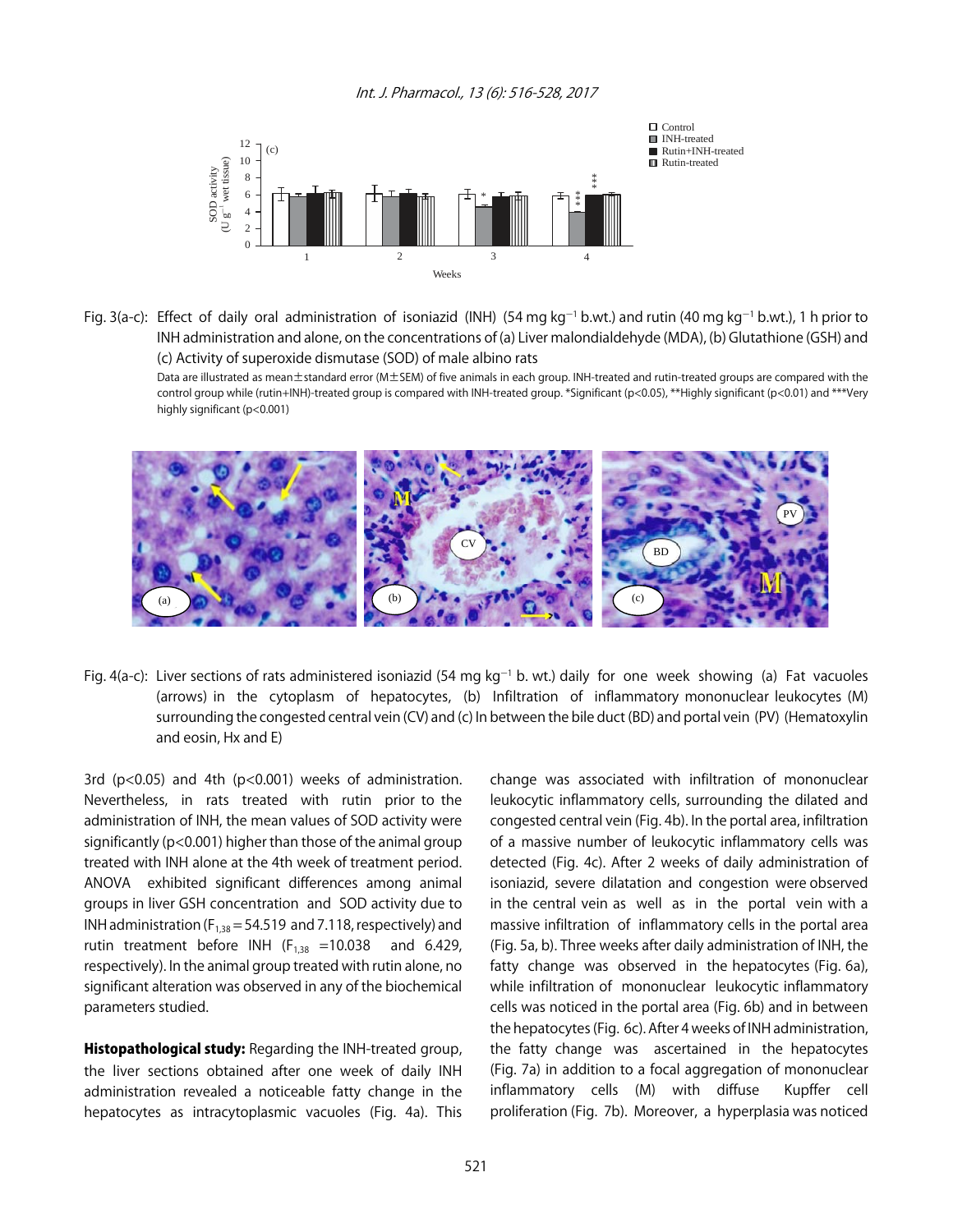

Fig. 5(a-b): Liver sections of rats administered isoniazid (54 mg kg<sup>-1</sup> b. wt.) daily for 2 weeks showing (a) Severe dilatation and congestion of the central vein (CV) and (b) Infiltration of a massive number of inflammatory cells surrounding the congested portal vein (PV) in the portal area (Hx and E)



Fig. 6(a-c): Liver sections of rats administered isoniazid (54 mg kg<sup>-1</sup> b.wt.) daily for 3 weeks showing (a) Fatty change (yellow arrows) in the hepatocytes, (b) Infiltration of a massive number of inflammatory mononuclear leukocytes (M) in the portal area (PA) and (c) In between the hepatocytes (white arrows) (Hx and E)



Fig. 7(a-c): Liver sections of rats administered isoniazid (54 mg kg<sup>-1</sup> b.wt.) daily for 4 weeks showing (a) Severe dilatation of the portal vein (PV) with a fatty change in hepatocytes (arrows) , (b) Focal aggregation of mononuclear inflammatory cells (M) with diffuse Kupffer cell proliferation (arrow) and (c) Hyperplasia of the epithelial cells lining the bile duct (BD) with fibroblastic cell proliferation (arrow) in the portal area (Hx and E)

in the epithelial cells lining the Bile Duct (BD) concurrent with a fibroblastic cell proliferation (Fig. 7c).

The liver sections obtained from the animal group treated with rutin (40 mg  $kg^{-1}$  b.wt.) 1 h prior to isoniazid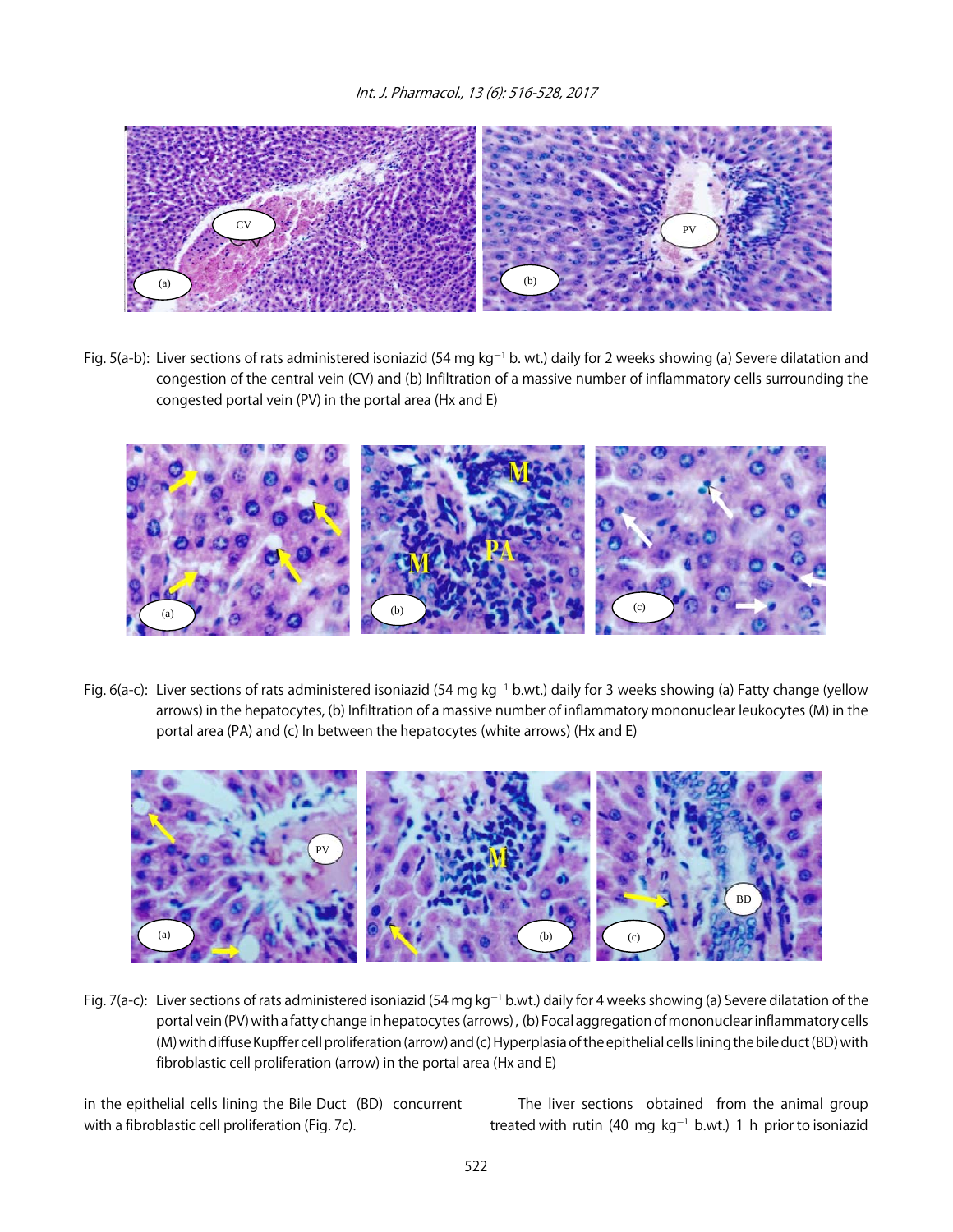

Fig. 8(a-b): Liver sections of rats administered rutin (40 mg kg<sup>-1</sup> b.wt.) 1 h prior to isoniazid (54 mg kg<sup>-1</sup> b.wt.) daily for (a) One week and (b) Two weeks, showing intact hepatocytes (H) without fatty changes Kupffer cells (white arrows) moderately appearing among hepatocytes and moderate infiltration of inflammatory cells (yellow arrow) in the portal area (PA) (Hx and E)



Fig. 9(a-b): Liver sections of rats administered rutin (40 mg kg<sup>-1</sup> b.wt.) 1 h prior to isoniazid (54 mg kg<sup>-1</sup> b.wt.) daily for (a) Three weeks and (b) Four weeks, showing a fatty change in some individual hepatocytes (yellow arrows) and diffuse Kupffer cells (white arrows) and moderate infiltration of inflammatory cells (green arrows) in between hepatocytes (H) (Hx and E)

 $(54 \text{ mg} \text{ kg}^{-1} \text{ b.wt.})$  daily for 1 week showed intact hepatocytes without fatty changes and Kupffer cells moderately appear among hepatocytes (Fig. 8a). After 2 weeks of rutin+INH treatment, hepatocytes (H) appeared intact without fatty changes and the portal area showed a moderate infiltration of mononuclear leukocytic inflammatory cells (Fig. 8b). Three weeks of pretreatment with rutin before INH administration, a reduced fatty change was observed in a few individual hepatocytes (Fig. 9a). After 4 weeks of co-administration of rutin and INH, liver sections showed a moderate inflammatory cell infiltration with diffuse Kupffer cell proliferation in between hepatocytes (Fig. 9b). As regards the animal group treated with rutin alone, the liver sections obtained throughout the 4 week-trial period showed intact architecture of the hepatic tissue, with a minimum diffuse of Kupffer cells (Fig. 10-11).

#### **DISCUSSION**

In the present study, serum albumin concentration markedly decreased while that of serum globulin noticeably increased in INH-treated rats. So, serum TP level was not significantly changed while albumin/globulin (A/G) ratio showed remarkable decrements in its mean values. Similarly, hypoalbuminemia has been recorded in rats<sup>44</sup> and patients<sup>45</sup> treated with INH with other anti-TB drugs. The decrease in the level of serum albumin herein recorded in INH-treated rats could be attributed to the impaired synthesis of albumin in the affected hepatic tissue under the oxidative stress of INH or one of its metabolites. The hepatotoxic effect of INH, in association with lowered serum albumin, was also reported in other studies of rats<sup>44</sup> and patients<sup>46</sup>. The increase in serum globulin herein observed in INH-treated rats could be related to the formation of antibodies against hapten-protein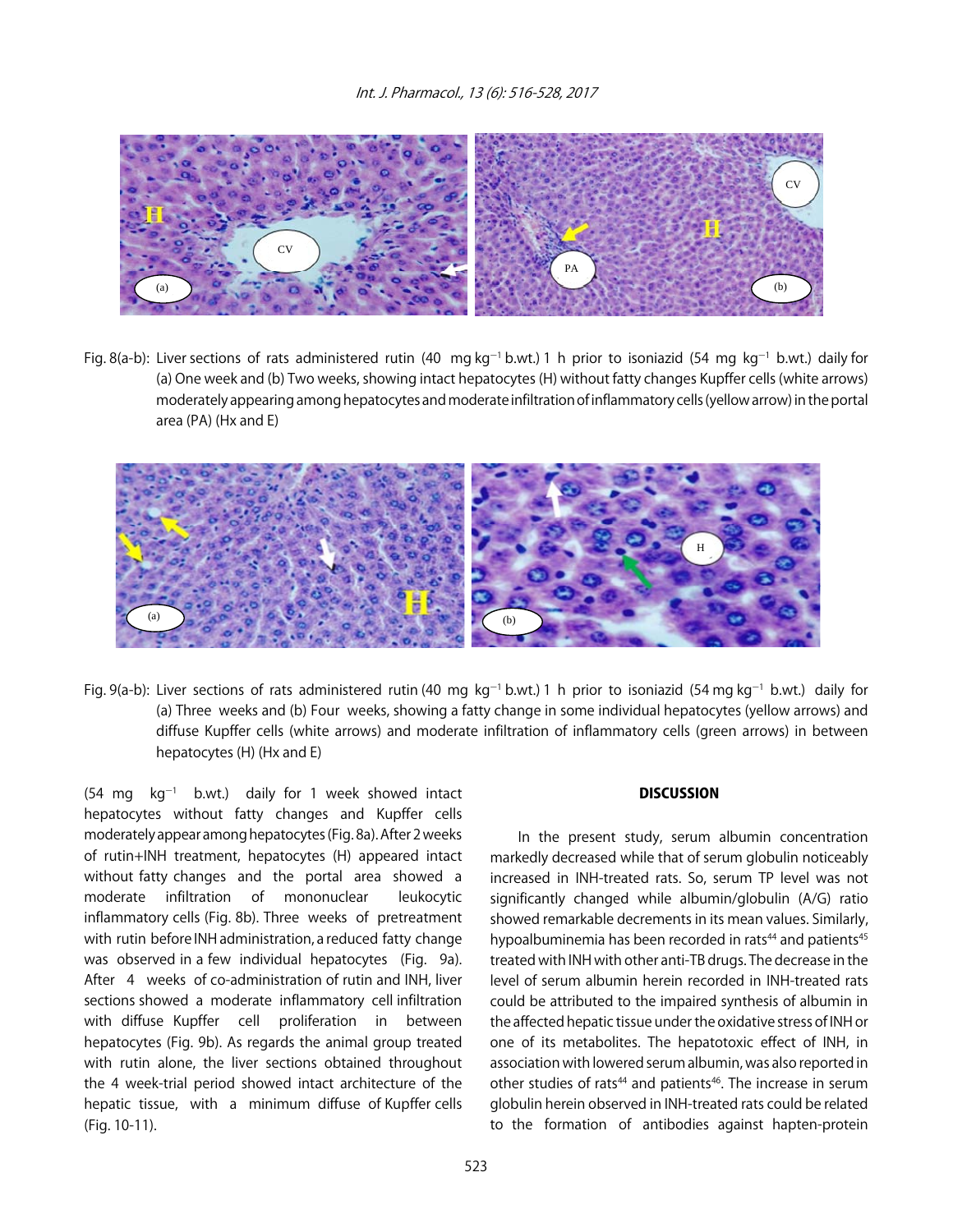

Fig. 10(a-b): Liver sections of rats administered rutin (40 mg kg<sup>-1</sup> b.wt.) daily for (a) One week and (b) Two weeks, showing normal hepatic architecture with diffuse Kupffer cell proliferation (white arrows) and intact strands (yellow arrows) (Hx and E)



Fig. 11(a-b): Liver sections of rats administered rutin (40 mg kg<sup>-1</sup> b.wt.) daily for (a) Three weeks and (b) Four weeks, showing intact hepatic strands (arrows) around central vein (CV) and intact hepatocytes (Hx and E)

complex, where INH represents the hapten. In this connection, Faulkner et al.<sup>47</sup> indicated that immune activation can occur when drugs or haptens bind covalently to proteins and then act as antigens. Also, anti-isoniazid and anti-cytochrome P450 antibodies were detected in patients with isoniazid-induced liver failure<sup>48</sup>.

In rats treated with rutin 1 h prior to INH administration, serum TP and globulin levels did not significantly change while the INH-induced hypoalbuminemia was markedly alleviated. The unchanged serum globulin level may support the probability of autoimmune response against protein-hapten complex, which was not affected by rutin pretreatment. Yet, the improvement in serum albumin concentration could indicate the protecting role of rutin upon hepatic tissue maintaining albumin synthesis near normal. In rats suffering from oxidative stress due to exposure to  $CCl<sub>4</sub>$ , it was found that the co-administration of rutin led to increased levels of serum TP and albumin $49$ .

As regards the enzymatic biomarkers of the hepatic function, the results obtained in the present study revealed that the activities of serum ASAT, ALAT and ALP were remarkably elevated in INH-treated rats particularly at the last week of treatment period. In the light of this elevation in serum enzyme activities and the significant decrease (p<0.05) in serum albumin level discussed, the hepatic tissue seemed to be affected to a certain extent. In accordance with these results, different reports have indicated the increased activities of serum ASAT, ALAT and ALP in association with the INH treatment, either alone or in combination with other anti-TB drugs, in patients<sup>50</sup>, guinea pigs<sup>51</sup> and rats<sup>52,53</sup>.

The elevation in the activities of serum ASAT, ALAT and ALP observed in INH-treated rats was found to be significantly reduced (p<0.05) in the animal group treated with rutin one hour before INH administration. This could confirm the hepatoprotective role of rutin via suppression of oxidative stress induced by INH. Using D-galactose to induce oxidative stress-mediated hepatic injury in mice, Zhang *et al*.<sup>54</sup> recorded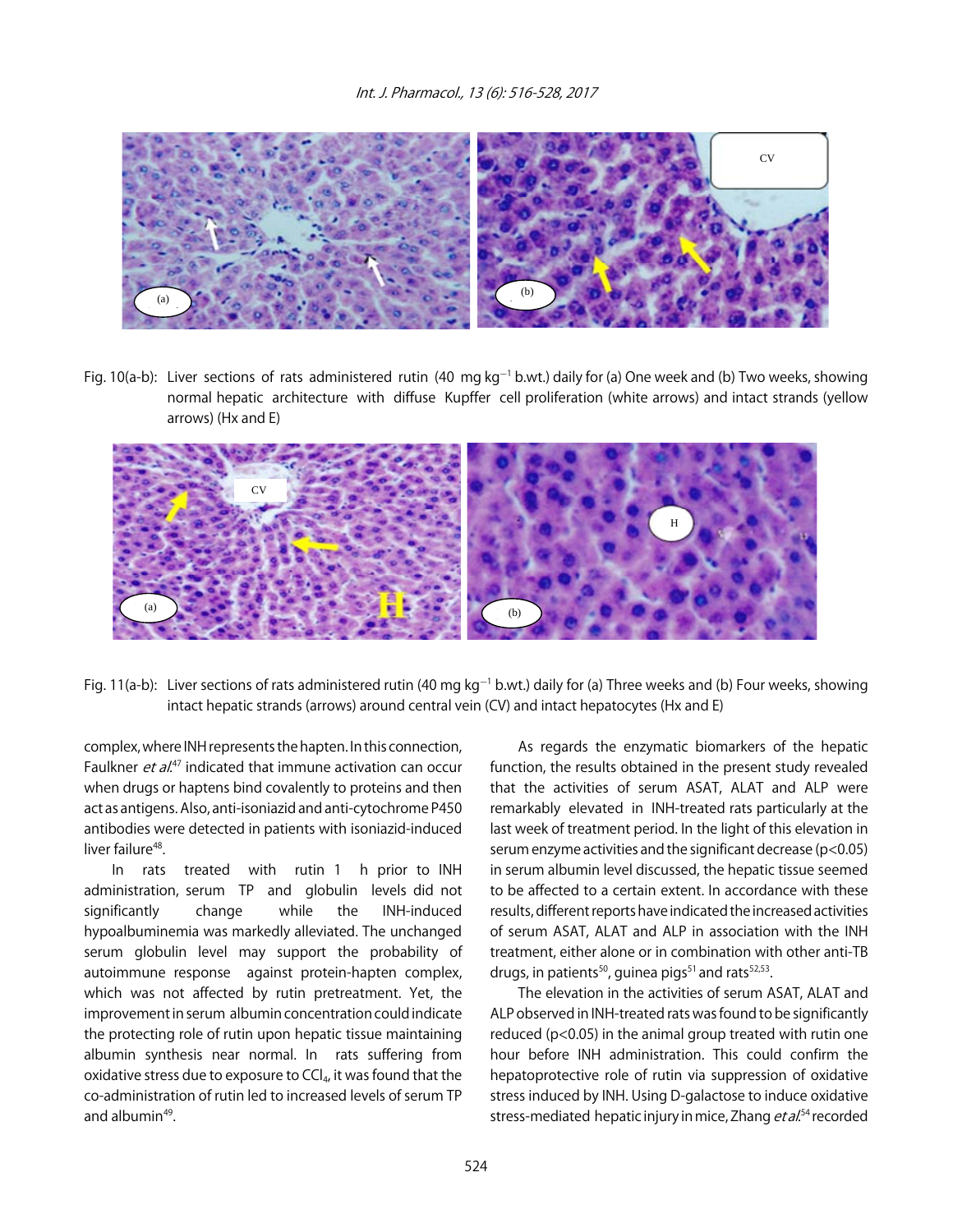tissue architecture changes and serum ASAT and ALAT increases but these changes were suppressed by troxerutin (a derivative of rutin).

In the present study, the hepatic MDA level was remarkably elevated in animal group treated with INH alone reflecting the INH-induced LPO. On the other hand, both hepatic GSH level and SOD activity were decreased in INH-treated rats indicating consumption of GSH and inhibition of SOD activity by the oxidizing effect of INH or its metabolites. In accordance with these results, different studies reported increased level of MDA and decreased GSH concentration and SOD activity in liver of INH-treated rats<sup>52</sup> and mice<sup>55</sup>.

The pretreatment of rutin prior to INH administration reversed the alterations observed in hepatic MDA and GSH levels and SOD activity ensuring the antioxidative effect of rutin against INH hepatotoxicity. Similarly, in a study of ethanol-induced hepatotoxicity in rats, the pretreatment with rutin protected the hepatic tissue by decreasing the LPO and increasing GSH content and SOD activity<sup>56</sup>. Moreover, in a recent in vitro study, rutin was found to attenuate  $H_2O_2$ -induced oxidation damage and apoptosis in Leydig cells, where MDA level was decreased while GSH level and SOD activity were increased<sup>57</sup>.

Regarding the histopathological part of this study, liver sections obtained from INH-treated rats revealed different alterations in the hepatic structure. Hepatocytes showed fatty vacuoles in their cytoplasm and central vein was dilated and congested with blood cells. A massive infiltration of leukocytic inflammatory cells was observed in between the hepatocytes as well as in the portal area, exhibiting a focal manner in different areas. Bile duct epithelial cells showed hyperplasia and fibrosis. In this connection, in a study of 208 patients treated with INH for TB prophylaxis, liver showed portal and periportal lymphocytic infiltration with lesser numbers of plasma cells, neutrophils and eosinophils<sup>58</sup>. In Guinea pigs treated with INH plus RIF and PZA, hepatic changes were exhibited as focal necrosis, portal triaditis and steatosis<sup>51</sup>. In their review, Wang *et al*.<sup>17</sup> indicated that cytochrome P450 isoenzymes were proposed to be involved in the oxidization of INH metabolites, hydrazine (Hz) and acetyl hydrazine (AcHz), to reactive metabolites which are thought to be involved in INH hepatotoxicity. In addition, certain studies reported that INH itself can bind to liver proteins and cause immune-mediated hepatotoxicity<sup>48,59</sup>.

The liver sections obtained in the present work from the animal group treated with rutin+INH showed amelioration of all the histological changes induced by INH. In addition, rutin

alone did not alter the hepatic architecture. In another study, rutin at dose levels of 25, 50 and 100 mg  $kg^{-1}$  b.wt., showed a hepatoprotective effect against the histopathological changes induced in rats by ethanol, the higher dose being the most effective dose<sup>56</sup>.

This study highlights the importance of finding out a natural supplement to reduce serious adverse reactions of INH and related drugs. The work might be limited by the relative short duration of experiment (4 weeks) which was suitable for rats but for patients, they may suffer from the adverse reactions of drugs for a long period due to the long duration of the treatment regimen. The study recommend that physicians and health professionals should be aware of the hepatotoxic effects of anti-TB agents and continuously monitor the status of patients by periodical analysis of blood and liver function during the treatment regimen. Researchers should search for new natural antioxidants and use new techniques and new scopes to clarify the exact etiological factors standing behind the drug-induced adverse reactions and the counter action of natural antioxidants. Further studies are required using a wide variety of parameters, different tissues, different animal species and human trials.

#### **CONCLUSION**

The administration of INH to rats, at a dose level equivalent to a high human therapeutic dose, resulted in remarkable alterations in the majority of the biochemical and histopathological criteria indicating hepatic damage. These INH-induced alterations were mainly attributed to the oxidative stress, LPO and suppression of endogenous antioxidant system. However, the pretreatment of rutin before INH administration prevented or at least ameliorated the INH-induced alterations. Moreover, rutin alone at its chosen dose did not significantly alter any of the parameters studied. This study suggests carrying out further studies to evaluate the co-administration of rutin with other chemotherapeutic agents, which are known to induce severe side effects caused mainly by oxidative stress.

#### SIGNIFICANCE STATEMENT

This study will help the researchers to uncover the mechanisms accounting for rutin ameliorating effect. Thus, a new trend on the drug-flavonoid combination and possibly other combinations, may be followed and developed using various recent techniques in different scientific scopes.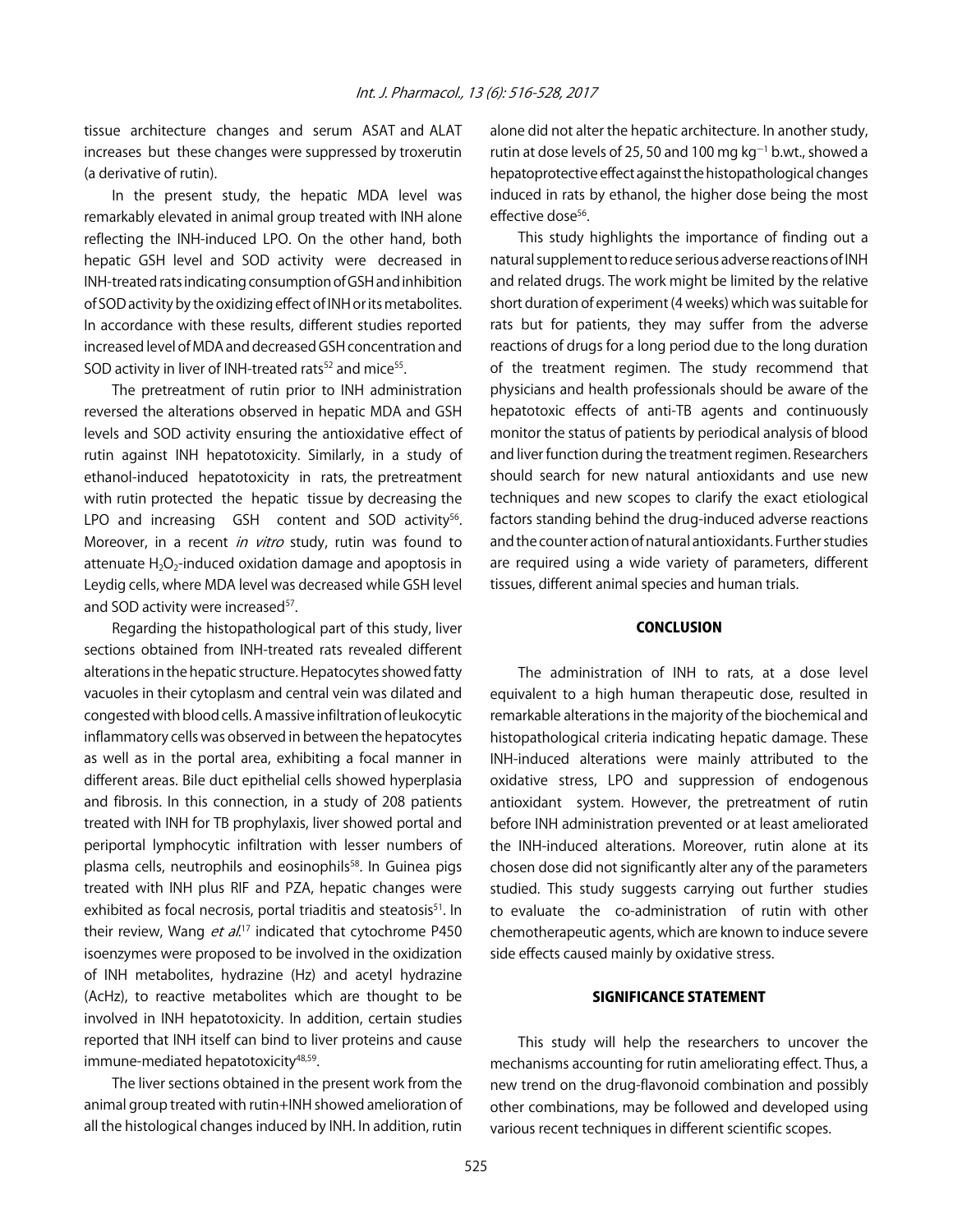#### ACKNOWLEDGMENT

The authors would like to thank the colleagues in the Faculty of Science, Cairo University and NODCAR in Agouza, Giza, for their efforts and facilities to complete this study.

#### **REFERENCES**

- 1. Gitto, E., R.J. Reiter, M. Karbownik, D. Xian-Tan and I. Barberi, 2001. Respiratory distress syndrome in the newborn: Role of oxidative stress. Intensive Care Med., 27: 1116-1123.
- 2. Cuffe, J.S., Z.C. Xu and A.V. Perkins, 2017. Biomarkers of oxidative stress in pregnancy complications. Biomarkers Med., 11: 295-306.
- 3. Stehbens, W.E., 2003. Oxidative stress, toxic hepatitis and antioxidants with particular emphasis on zinc. Exp. Mol. Pathol., 75: 265-276.
- 4. Shehu, A.I., X. Ma and R. Venkataramanan, 2017. Mechanisms of drug-induced hepatotoxicity. Clin. Liver Dis., 21: 35-54.
- 5. Levi, P.E. and E. Hodgson, 2001. Reactive Metabolites and Toxicity. In: Introduction to Biochemical Toxicology, Hodgson, E. and R.C. Smart (Eds.). 3rd Edn., Chapter 9, Wiley-Interscience, New York, USA., ISBN-13: 9780471333340, pp: 199-220.
- 6. Newman, M.C. and M.A. Unger, 2003. Fundamentals of Ecotoxicology. 2nd Edn., Lewis Publishers/CRC Press, London, New York, Washington, DC., ISBN-13: 9781566705981, Pages: 480.
- 7. Wells, P.G., G.P. McCallum, C.S. Chen, J.T. Henderson and C.J.J. Lee et al., 2009. Oxidative stress in developmental origins of disease: Teratogenesis, neurodevelopmental deficits and cancer. Toxicol. Sci., 108: 4-18.
- 8. Vilarica, A.S., N. Diogo, M. Andre and J. Pina, 2010. Adverse reactions to antituberculosis drugs in in-hospital patients: Severity and risk factors. Rev. Port. Pneumol., 16: 431-451.
- 9. Yew, W.W. and C.C. Leung, 2006. Antituberculosis drugs and hepatotoxicity. Respirology, 11: 699-707.
- 10. Possuelo, L.G., J.A. Castelan, T.C. de Brito, A.W. Ribeiro and P.I. Cafrune et al., 2008. Association of slow N-acetyltransferase 2 profile and anti-TB drug-induced hepatotoxicity in patients from Southern Brazil. Eur. J. Clin. Pharmacol., Vol. 64, No. 7. 10.1007/s00228-008-0484-8.
- 11. Sharma, J.B., 2015. Current diagnosis and management of female genital tuberculosis. J. Obstetr. Gynecol. India, 65: 362-371.
- 12. Da Silva, P.B., E.S. de Freitas, J. Bernegossi, M.L. Goncalez and M.R. Sato et al., 2016. Nanotechnology-based drug delivery systems for treatment of tuberculosis-A review. J. Biomed. Nanotechnol., 12: 241-260.
- 13. Fratz-Berilla, E.J., L. Breydo, L. Gouya, H. Puy, V.N. Uversky and G.C. Ferreira, 2017. Isoniazid inhibits human erythroid 5-aminolevulinate synthase: Molecular mechanism and tolerance study with four X-linked protoporphyria patients. Biochim. Biophys. Acta (BBA)-Mol. Basis Dis., 1863: 428-439.
- 14. Umeda, N., Y. Inada and T. Mamoto, 2014. Development of eosinophilic pneumonia in a patient with latent tuberculosis infection resulting from isoniazid. Kekkaku, 89: 777-780, (In Japanese).
- 15. Arsalan, R. and S. Sabzwari, 2015. Isoniazid induced motor-dominant neuropathy. J. Pak. Med. Assoc., 65: 1131-1133.
- 16. Khattri, S., A. Kushawaha, K. Dahal, M. Lee and N. Mobarakai, 2011. Isoniazid (INH)-induced eosinophilic exudative pleural effusion and lupus erythematosus: A clinical reminder of drug side effects. Bull. NYU Hosp. Joint Dis., 69: 181-184.
- 17. Wang, P., K. Pradhan, X.B. Zhong and X. Ma, 2016. Isoniazid metabolism and hepatotoxicity. Acta Pharm. Sin. B, 6: 384-392.
- 18. Preziosi, P., 2007. Isoniazid: Metabolic aspects and toxicological correlates. Curr. Drug Metab., 8: 839-851.
- 19. Bando, K., T. Kunimatsu, J. Sakai, J. Kimura and H. Funabashi et al., 2011. GC-MS-based metabolomics reveals mechanism of action for hydrazine induced hepatotoxicity in rats. J. Applied Toxicol., 31: 524-535.
- 20. Jahan, S., M. Khan, S. Imran and M. Sair, 2015. The hepatoprotective role of Silymarin in isoniazid induced liver damage of rabbits. J. Pak. Med. Assoc., 65: 620-623.
- 21. Wu, C.H., M.C. Lin, H.C. Wang, M.Y. Yang, M.J. Jou and C.J. Wang, 2011. Rutin inhibits oleic acid induced lipid accumulation *via* reducing lipogenesis and oxidative stress in hepatocarcinoma cells. J. Food Sci., 76: T65-T72.
- 22. Biesaga, M., 2011. Influence of extraction methods on stability of flavonoids. J. Chromatogr. A, 1218: 2505-2512.
- 23. Ghodasara, J., A. Pawar, C. Deshmukh and B. Kuchekar, 2010. Inhibitory effect of rutin and curcumin on experimentally-induced calcium oxalate urolithiasis in rats. Pharmacogn. Res., 2: 388-392.
- 24. Hosseinzadeh, H. and M. Nassiri-Asl, 2014. Review of the protective effects of rutin on the metabolic function as an important dietary flavonoid. J. Endocrinol. Invest., 37: 783-788.
- 25. Acquaviva, R., R. Lanteri, G.L. Destri, R. Caltabiano and L. Vanella et al., 2009. Beneficial effects of rutin and L-arginine coadministration in a rat model of liver ischemia-reperfusion injury. Am. J. Physiol. Gastrointestinal Liver Physiol., 296: 664-670.
- 26. Habtemariam, S. and G. Lentini, 2015. The therapeutic potential of rutin for diabetes: An update. Mini Rev. Med. Chem., 15: 524-528.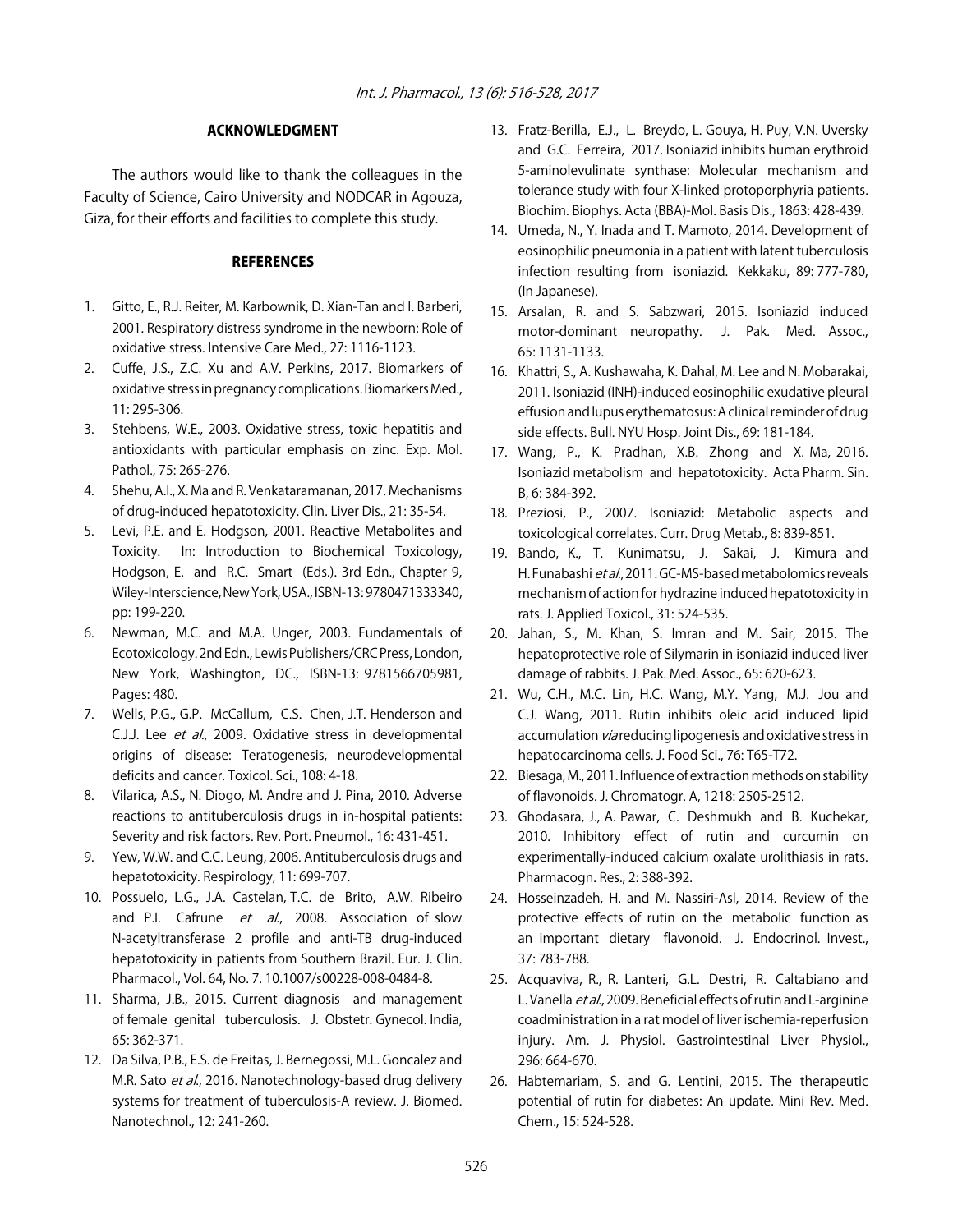- 27. Donald, P.R., F.A. Sirgel, A. Venter, D.P. Parkin and H.I. Seifart et al., 2004. The influence of human N-acetyltransferase genotype on the early bactericidal activity of isoniazid. Clin. Infect. Dis., 39: 1425-1430.
- 28. Swaminathan, S., G. Narendran, P. Venkatesan, S. Iliayas and R. Santhanakrishnan et al., 2010. Efficacy of a 6-month versus 9-month intermittent treatment regimen in HIV-infected patients with tuberculosis: A randomized clinical trial. Am. J. Respir. Crit. Care Med., 181: 743-751.
- 29. WHO., 2010. Treatment of Tuberculosis: Guidelines. 4th Edn., WHO Press, Geneva, Switzerland, ISBN-13: 9789241547833, Pages: 147.
- 30. Paget, G.E. and J.M. Barnes, 1964. Toxicity Tests. In: Evaluation of Drug Activities: Pharmacometrics, Laurence, D.R. and A.L. Bacharach (Eds.). Vol. 1, Chapter 6, Academic Press, London, New York, ISBN: 978-1-4832-2845-7, pp: 160-162.
- 31. Prince, S.M.P. and M. Karthick, 2007. Preventive effect of rutin on lipids, lipoproteins and ATPases in normal and isoproterenol-induced myocardial infarction in rats. J. Biochem. Mol. Toxicol., 21: 1-6.
- 32. Kravchenko, L.V., L.I. Avren'eva, I.V. Aksenov, A.S. Balakina, G.V. Guseva and N.V. Trusov, 2015. Effects of rutin on protective capacity in rats. Voprosy Pitaniia, 84: 22-30, (In Russian).
- 33. Parasuraman, S., R. Raveendran and R. Kesavan, 2010. Blood sample collection in small laboratory animals. J. Pharmacol. Pharmacother., 1: 87-93.
- 34. Parasuraman, S., K.M. Zhen and R. Raveendran, 2015. Retro-orbital sample collection in Rats-a video article. Pharmacol. Toxicol. Biomed. Rep., 1: 37-40.
- 35. Doumas, B.T., D.D. Bayse, R.J. Carter, T. Peters Jr. and R. Schaffer, 1981. A candidate reference method for determination of total protein in serum. I. Development and validation. Clin. Chem., 27: 1642-1650.
- 36. Doumas, B.T., W.A. Watson and H.G. Biggs, 1971. Albumin standards and the measurement of serum albumin with bromcresol green. Clin. Chim. Acta, 31: 87-96.
- 37. Oser, B.L., 1965. Hawk's Physiological Chemistry. 14th Edn., Tata McGraw-Hill Publishing Co. Ltd., New Delhi, India, pp: 1080-1085.
- 38. Reitman, S. and S. Frankel, 1957. A colorimetric method for the determination of serum glutamic oxalacetic and glutamic pyruvic transaminases. Am. J. Clin. Pathol., 28: 56-63.
- 39. Hausamen, T.U., R. Helger, W. Rick and W. Gross, 1967. Optimal conditions for the determination of serum alkaline phosphatase by a new kinetic method. Clin. Chim. Acta, 15: 241-245.
- 40. Uchiyama, M. and M. Mihara, 1978. Determination of malonaldehyde precursor in tissues by thiobarbituric acid test. Anal. Biochem., 86: 271-278.
- 41. Beutler, E., O. Duron and B.M. Kelly, 1963. Improved method for the determination of blood glutathione. J. Lab. Clin. Med., 61: 882-888.
- 42. Marklund, S. and G. Marklund, 1974. Involvement of the superoxide anion radical in the autoxidation of pyrogallol and a convenient assay for superoxide dismutase. Eur. J. Biochem., 47: 469-474.
- 43. Campbell, R.C., 1989. Statistics for Biologists. 3rd Edn., Cambridge University Press, Cambridge, UK., Pages: 446.
- 44. Eminzade, S., F. Uras and F.V. Izzettin, 2008. Silymarin protects liver against toxic effects of anti-tuberculosis drugs in experimental animals. Nutr. Metab., Vol. 5. 10.1186/1743- 7075-5-18.
- 45. Makhlouf, H.A., A. Helmy, E. Fawzy, M. El-Attar and H.A.G. Rashed, 2008. A prospective study of antituberculous drug-induced hepatotoxicity in an area endemic for liver diseases. Hepatol. Int., 2: 353-360.
- 46. Marzuki, O.A., A.R. Fauzi, S. Ayoub and M. Kamarul Imran, 2008. Prevalence and risk factors of anti-tuberculosis drug-induced hepatitis in Malaysia. Singapore Med. J., 49: 688-693.
- 47. Faulkner, L., X. Meng, B.K. Park and D.J. Naisbitt, 2014. The importance of haptenprotein complex formation in the development of drug allergy. Curr. Opin. Allergy Clin. Immunol., 14: 293-300.
- 48. Metushi, I.G., C. Sanders, W.M. Lee and J. Uetrecht, 2014. Detection of anti-isoniazid and anti-cytochrome P450 antibodies in patients with isoniazid-induced liver failure. Hepatology, 59: 1084-1093.
- 49. Khan, R.A., M.R. Khan and S. Sahreen, 2010. Evaluation of Launaea procumbens use in renal disorders: A rat model. J. Ethnopharmacol., 128: 452-461.
- 50. Akbri, M.Z., N. Fatima, E. ul Haque, A.S. Shiekh and M.S. Bhatti, 2001. Liver function tests in patients of pulmonary tuberculosis using four different drug regimens. J. Ayub Med. Coll. Abbottabad, 13: 5-10.
- 51. Adhvaryu, M.R., N. Reddy and M.H. Parabia, 2007. Effects of four Indian medicinal herbs on Isoniazid-, Rifampicinand Pyrazinamide-induced hepatic injury and immunosuppression in guinea pigs. Word J. Gastroenterol., 13: 3199-3205.
- 52. Swamy, A.H.M.V., R.V. Kulkarni, A.H.M. Thippeswamy, B.C. Koti and A. Gore, 2010. Evaluation of hepatoprotective activity of Cissus quadrangularis stem extract against isoniazid-induced liver damage in rats. Indian J. Pharmacol., 42: 397-400.
- 53. Rao, C.V., A.K.S. Rawat, A.P. Singh, A. Singh and N. Verma, 2012. Hepatoprotective potential of ethanolic extract of Ziziphus oenoplia (L.) Mill roots against antitubercular drugs induced hepatotoxicity in experimental models. Asian Pac. J. Trop. Med., 5: 283-288.